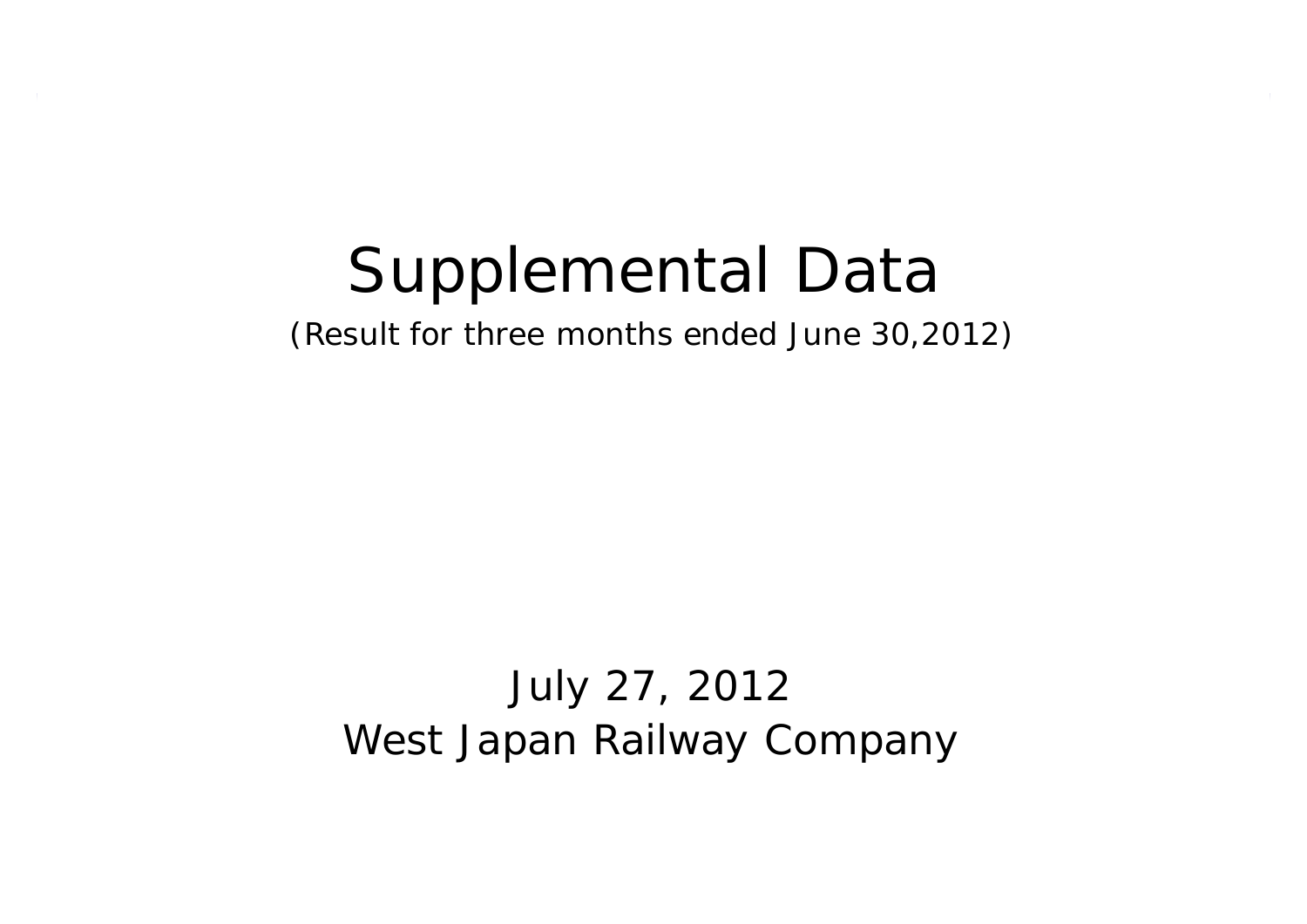

|                                |                                                |                                   |                         |                      |              |          |                         | ¥ Billions |
|--------------------------------|------------------------------------------------|-----------------------------------|-------------------------|----------------------|--------------|----------|-------------------------|------------|
|                                | 1Q Result<br>1Q Result<br>FY2012/3<br>FY2013/3 |                                   |                         | <b>YOY</b><br>Result |              | Forecast | <b>YOY</b>              |            |
|                                | (3 months ended<br>June 30, 2011)              | (3 months ended<br>June 30, 2012) | Increase/<br>(Decrease) | %                    | FY2012/3     | FY2013/3 | Increase/<br>(Decrease) | %          |
|                                | A                                              | B                                 | $B-A$                   | $1-B/A$              | $\mathsf{C}$ | D        | $D-C$                   | $1-D/C$    |
| Consolidated                   |                                                |                                   |                         |                      |              |          |                         |            |
| <b>Operating Revenues</b>      | 300.2                                          | 310.5                             | 10.2                    | 3.4                  | 1,287.6      | 1,288.0  | 0.3                     | 0.0        |
| Operating Income               | 23.4                                           | 35.1                              | 11.7                    | 50.0                 | 109.7        | 111.5    | 1.7                     | 1.5        |
| Recurring Profit               | 16.8                                           | 28.3                              | 11.5                    | 68.6                 | 82.4         | 86.5     | 4.0                     | 4.9        |
| Net Income                     | 10.0                                           | 16.3                              | 6.2                     | 61.8                 | 29.4         | 51.0     | 21.5                    | 72.9       |
| Non-Consolidated               |                                                |                                   |                         |                      |              |          |                         |            |
| <b>Operating Revenues</b>      | 204.1                                          | 213.1                             | 8.9                     | 4.4                  | 862.1        | 862.5    | 0.3                     | 0.0        |
| <b>Transportation Revenues</b> | 180.1                                          | 187.7                             | 7.6                     | 4.2                  | 758.7        | 760.0    | 1.2                     | 0.2        |
| <b>Operating Expenses</b>      | 178.8                                          | 181.8                             | 2.9                     | 1.7                  | 772.8        | 772.0    | (0.8)                   | (0.1)      |
| Personnel costs                | 59.2                                           | 58.4                              | (0.7)                   | (1.2)                | 237.9        | 233.5    | (4.4)                   | (1.9)      |
| Non personnel costs            | 71.3                                           | 76.4                              | 5.0                     | 7.1                  | 339.5        | 347.5    | 7.9                     | 2.3        |
| Energy costs                   | 8.3                                            | 8.7                               | 0.4                     | 4.9                  | 36.2         | 39.5     | 3.2                     | 9.0        |
| Maintenance costs              | 23.4                                           | 25.9                              | 2.4                     | 10.6                 | 133.3        | 135.0    | 1.6                     | $1.2$      |
| Miscellaneous costs            | 39.5                                           | 41.6                              | 2.1                     | 5.5                  | 169.9        | 173.0    | 3.0                     | 1.8        |
| Depreciation                   | 33.2                                           | 32.5                              | (0.6)                   | (2.1)                | 140.7        | 135.0    | (5.7)                   | (4.1)      |
| Operating Income               | 25.3                                           | 31.3                              | 5.9                     | 23.4                 | 89.2         | 90.5     | 1.2                     | 1.4        |
| <b>Recurring Profit</b>        | 18.0                                           | 24.4                              | 6.3                     | 35.3                 | 62.8         | 66.0     | 3.1                     | 5.0        |
| Net Income                     | 10.4                                           | 14.8                              | 4.4                     | 43.1                 | 22.1         | 41.0     | 18.8                    | 85.0       |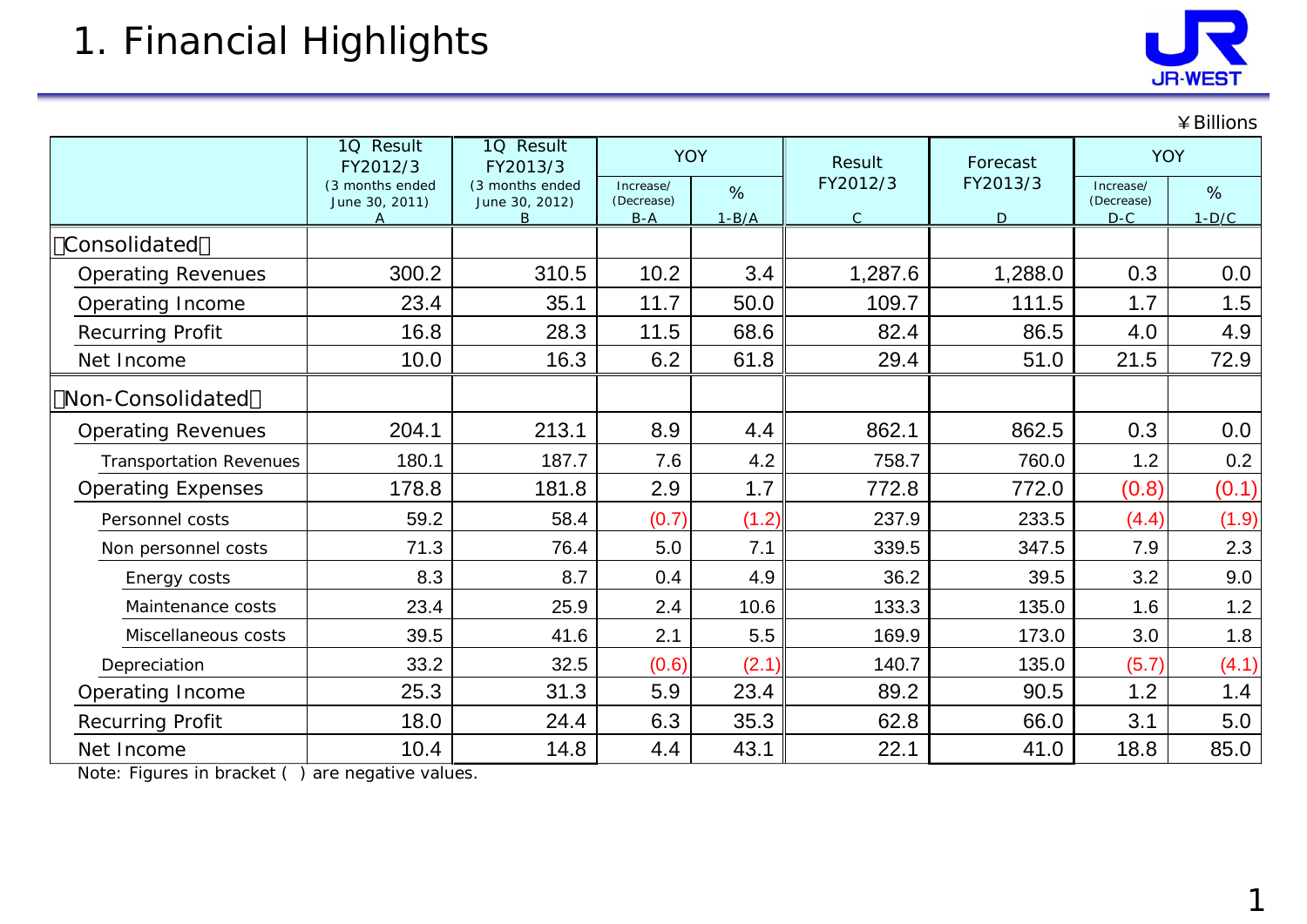## 2. Non-Consolidated Financial Results and Forecasts



 $\vee$  Pillions

|                             |                                   |                                   |                         |           |              |          |                         | ≠ ມແພບ ເ |
|-----------------------------|-----------------------------------|-----------------------------------|-------------------------|-----------|--------------|----------|-------------------------|----------|
|                             | 10 Result<br>FY2012/3             | 1Q Result<br>FY2013/3             |                         | YOY       | Result       | Forecast | <b>YOY</b>              |          |
|                             | (3 months ended<br>June 30, 2011) | (3 months ended<br>June 30, 2012) | Increase/<br>(Decrease) | %         | FY2012/3     | FY2013/3 | Increase/<br>(Decrease) | %        |
|                             | A                                 | B                                 | $B-A$                   | $1 - B/A$ | $\mathsf{C}$ | D        | $D-C$                   | $1-D/C$  |
| <b>Operating Revenues</b>   | 204.1                             | 213.1                             | 8.9                     | 4.4       | 862.1        | 862.5    | 0.3                     | 0.0      |
| Transportation revenues     | 180.1                             | 187.7                             | 7.6                     | 4.2       | 758.7        | 760.0    | 1.2                     | 0.2      |
| Other                       | 24.0                              | 25.3                              | 1.2                     | 5.4       | 103.4        | 102.5    | (0.9)                   | (0.9)    |
| <b>Operating Expenses</b>   | 178.8                             | 181.8                             | 2.9                     | 1.7       | 772.8        | 772.0    | (0.8)                   | (0.1)    |
| Personnel costs             | 59.2                              | 58.4                              | (0.7)                   | (1.2)     | 237.9        | 233.5    | (4.4)                   | (1.9)    |
| Non personnel costs         | 71.3                              | 76.4                              | 5.0                     | 7.1       | 339.5        | 347.5    | 7.9                     | 2.3      |
| Energy costs                | 8.3                               | 8.7                               | 0.4                     | 4.9       | 36.2         | 39.5     | 3.2                     | 9.0      |
| Maintenance costs           | 23.4                              | 25.9                              | 2.4                     | 10.6      | 133.3        | 135.0    | 1.6                     | $1.2$    |
| Miscellaneous costs         | 39.5                              | 41.6                              | 2.1                     | 5.5       | 169.9        | 173.0    | 3.0                     | 1.8      |
| Rental payments, etc.       | 6.3                               | 5.9                               | (0.3)                   | (5.5)     | 23.6         | 23.6     | (0.0)                   | (0.1)    |
| Taxes                       | 8.7                               | 8.4                               | (0.3)                   | (3.6)     | 30.9         | 32.4     | 1.4                     | 4.6      |
| Depreciation                | 33.2                              | 32.5                              | (0.6)                   | (2.1)     | 140.7        | 135.0    | (5.7)                   | (4.1)    |
| Operating Income            | 25.3                              | 31.3                              | 5.9                     | 23.4      | 89.2         | 90.5     | 1.2                     | 1.4      |
| Non-operating revenues      |                                   |                                   |                         |           |              |          |                         |          |
| and expenses                | (7.3)                             | (6.8)                             | 0.4                     | (6.1)     | (26.4)       | (24.5)   | 1.9                     | (7.2)    |
| Non-operating revenues      | 0.8                               | 0.8                               | (0.0)                   |           | 7.1          | 6.5      | (0.6)                   |          |
| Non-operating expenses      | 8.2                               | 7.7                               | (0.4)                   |           | 33.5         | 31.0     | (2.5)                   |          |
| Recurring Profit            | 18.0                              | 24.4                              | 6.3                     | 35.3      | 62.8         | 66.0     | 3.1                     | 5.0      |
| <b>Extraordinary profit</b> | (0.5)                             | (0.3)                             | 0.1                     |           | (1.7)        |          |                         |          |
| and loss, net               |                                   |                                   |                         |           |              |          |                         |          |
| Extraordinary profit        | 5.8                               | 2.5                               | (3.2)                   |           | 23.1         |          |                         |          |
| <b>Extraordinary loss</b>   | 6.3                               | 2.9                               | (3.4)                   |           | 24.8         |          |                         |          |
| Net Income                  | 10.4                              | 14.8                              | 4.4                     | 43.1      | 22.1         | 41.0     | 18.8                    | 85.0     |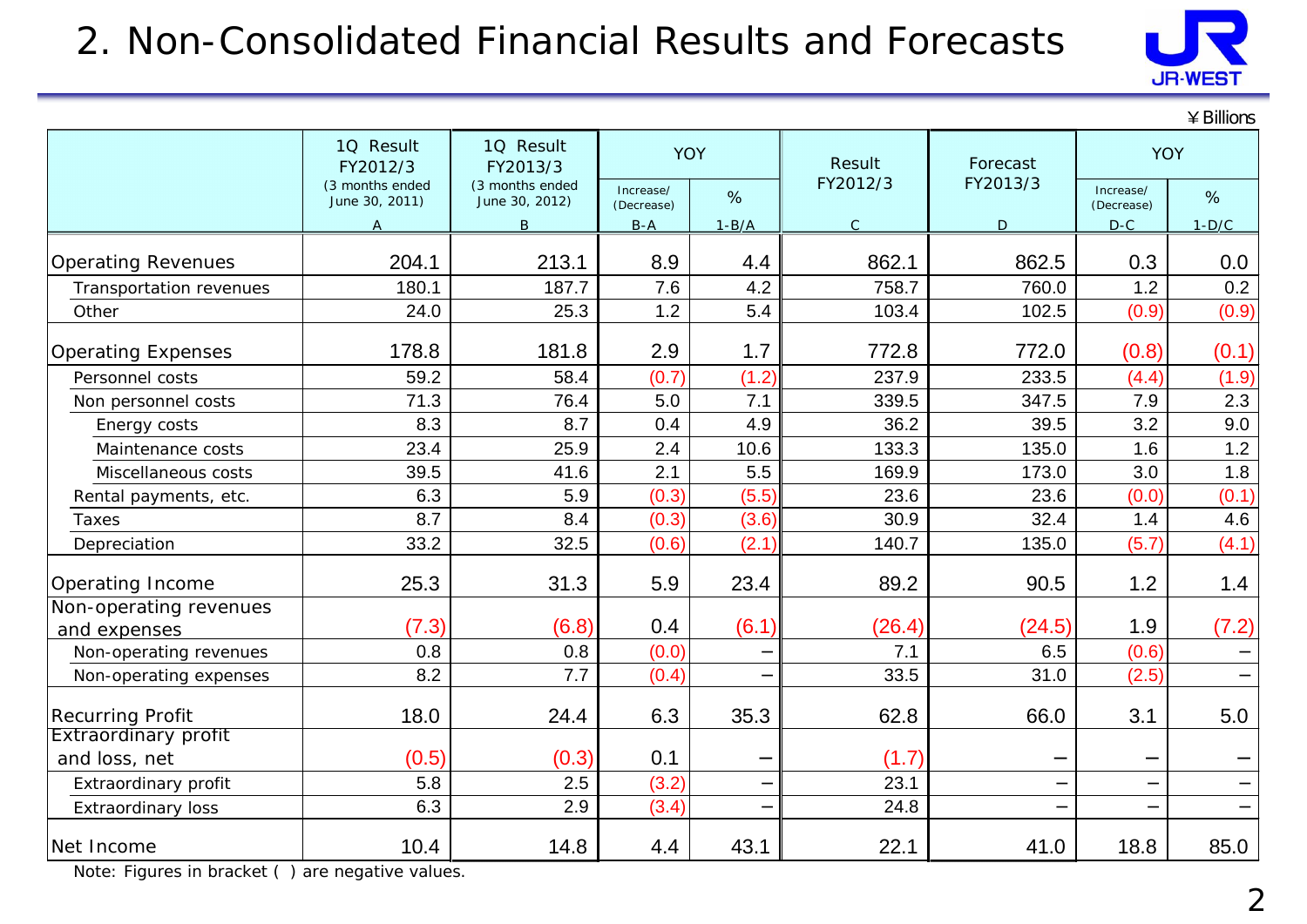3. Transportation Revenues and Passenger-Kilometers Results and Forecasts



Transportation Revenues **Passenger-Kilometers** 

|                           |                           |          |                |          |          | ¥ Billions                |          |          | Millions of passenger-kilometers |
|---------------------------|---------------------------|----------|----------------|----------|----------|---------------------------|----------|----------|----------------------------------|
|                           | 3 months (1Q)<br>4/1 6/30 |          | FY2012/3       | FY2013/3 | YOY      | 3 months (1Q)<br>4/1 6/30 |          |          |                                  |
|                           | FY2012/3                  | FY2013/3 | <b>YOY</b>     | Result   | Forecast |                           | FY2012/3 | FY2013/3 | <b>YOY</b>                       |
| Total                     | 180.1                     | 187.7    | 7.6<br>4.2%    | 758.7    | 760.0    | 1.2<br>0.2%               | 13,171   | 13,694   | 522<br>4.0%                      |
| Shinkansen                | 81.2                      | 86.4     | 5.1<br>6.4%    | 351.5    | 353.5    | 2.0<br>0.6%               | 3,856    | 4,139    | 283<br>7.4%                      |
| Commuter<br>Passes        | 2.2                       | 2.3      | 0.0<br>1.4%    | 8.9      |          |                           | 186      | 191      | 4<br>2.4%                        |
| Non-Commuter<br>Passes    | 79.0                      | 84.1     | 5.1<br>6.5%    | 342.5    |          |                           | 3,669    | 3,948    | 279<br>7.6%                      |
| <b>Conventional Lines</b> | 98.8                      | 101.3    | 2.4<br>2.5%    | 407.2    | 406.4    | (0.8)<br>(0.2%)           | 9,315    | 9,555    | 239<br>2.6%                      |
| Commuter<br>Passes        | 36.0                      | 36.0     | (0.0)<br>(0.1% | 140.4    |          |                           | 6,014    | 6,017    | $\overline{2}$<br>$0.0\%$        |
| Non-Commuter<br>Passes    | 62.8                      | 65.2     | 2.4<br>3.9%    | 266.7    |          |                           | 3,301    | 3,537    | 236<br>7.2%                      |
| Kyoto-Osaka-Kobe<br>Area  | 71.0                      | 72.7     | 1.6<br>2.3%    | 287.3    | 286.7    | (0.5)<br>(0.2%)           | 7,137    | 7,303    | 165<br>2.3%                      |
| Commuter<br>Passes        | 29.0                      | 29.0     | (0.0)<br>(0.1% | 113.4    |          |                           | 4,838    | 4,842    | 3<br>0.1%                        |
| Non-Commuter<br>Passes    | 41.9                      | 43.6     | 1.6<br>4.0%    | 173.8    |          |                           | 2,299    | 2,461    | 161<br>7.0%                      |
| <b>Other Lines</b>        | 27.8                      | 28.6     | 0.8<br>2.9%    | 119.8    | 119.6    | (0.2)<br>(0.2%)           | 2,178    | 2,251    | 73<br>3.4%                       |
| Commuter<br>Passes        | 6.9                       | 6.9      | (0.0)<br>(0.1% | 27.0     |          |                           | 1,176    | 1,175    | (0)<br>$(0.1\%)$                 |
| Non-Commuter<br>Passes    | 20.8                      | 21.6     | 0.8<br>3.9%    | 92.8     |          |                           | 1,001    | 1,076    | 74<br>7.5%                       |
|                           |                           |          |                |          |          |                           |          |          |                                  |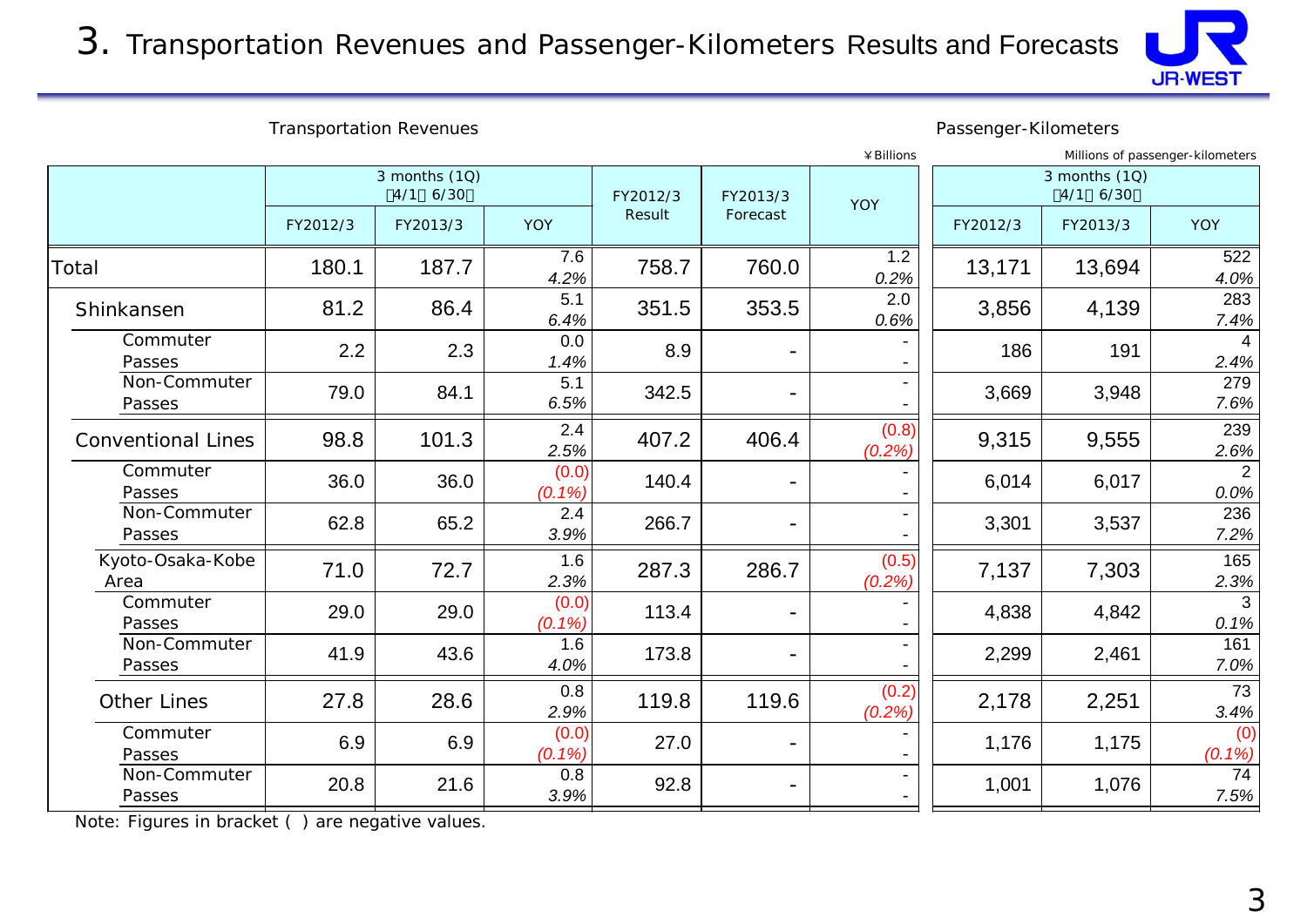## 4. Consolidated Financial Results and Forecasts



|                                       |                                   |                                   |                         |                          |                |          |                          | $4$ Billions |
|---------------------------------------|-----------------------------------|-----------------------------------|-------------------------|--------------------------|----------------|----------|--------------------------|--------------|
|                                       | 10 Result<br>FY2012/3             | 1Q Result<br>FY2013/3             | <b>YOY</b>              |                          | Result         | Forecast | <b>YOY</b>               |              |
|                                       | (3 months ended<br>June 30, 2011) | (3 months ended<br>June 30, 2012) | Increase/<br>(Decrease) | %                        | FY2012/3       | FY2013/3 | Increase/<br>(Decrease)  | %            |
|                                       | A                                 | $\overline{B}$                    | $B-A$                   | $1 - B/A$                | $\overline{C}$ | D        | $D-C$                    | $1-D/C$      |
| <b>Operating Revenues</b>             | 300.2                             | 310.5                             | 10.2                    | 3.4                      | 1,287.6        | 1,288.0  | 0.3                      | 0.0          |
| <b>Operating Expenses</b>             | 276.8                             | 275.4                             | (1.4)                   | (0.5)                    | 1,177.8        | 1,176.5  | (1.3)                    | (0.1)        |
| Operating Income                      | 23.4                              | 35.1                              | 11.7                    | 50.0                     | 109.7          | 111.5    | 1.7                      | 1.5          |
| Non-operating revenues                |                                   |                                   |                         |                          |                |          |                          |              |
| and expenses                          | (6.6)                             | (6.7)                             | (0.1)                   | 2.8                      | (27.3)         | (25.0)   | 2.3                      | (8.6)        |
| Non-operating revenues                | 2.0                               | 1.0                               | (1.0)                   |                          | 7.9            | 7.0      | (0.9)                    |              |
| Non-operating expenses                | 8.6                               | 7.8                               | (0.8)                   |                          | 35.2           | 32.0     | (3.2)                    |              |
| <b>Recurring Profit</b>               | 16.8                              | 28.3                              | 11.5                    | 68.6                     | 82.4           | 86.5     | 4.0                      | 4.9          |
| Extraordinary profit and<br>loss, net | 0.1                               | (0.5)                             | (0.6)                   | $\overline{\phantom{a}}$ | (2.2)          | (2.0)    | 0.2                      |              |
|                                       |                                   |                                   |                         |                          |                |          |                          |              |
| Extraordinary profit                  | 7.9                               | 2.7                               | (5.1)                   | $\overline{\phantom{a}}$ | 27.6           |          | $\overline{\phantom{a}}$ |              |
| <b>Extraordinary loss</b>             | 7.8                               | 3.3                               | (4.4)                   |                          | 29.8           |          | $\overline{\phantom{a}}$ |              |
| Net Income                            | 10.0                              | 16.3                              | 6.2                     | 61.8                     | 29.4           | 51.0     | 21.5                     | 72.9         |
| Comprehensive Income                  | 9.8                               | 15.8                              | 5.9                     | 60.2                     | 27.6           |          |                          |              |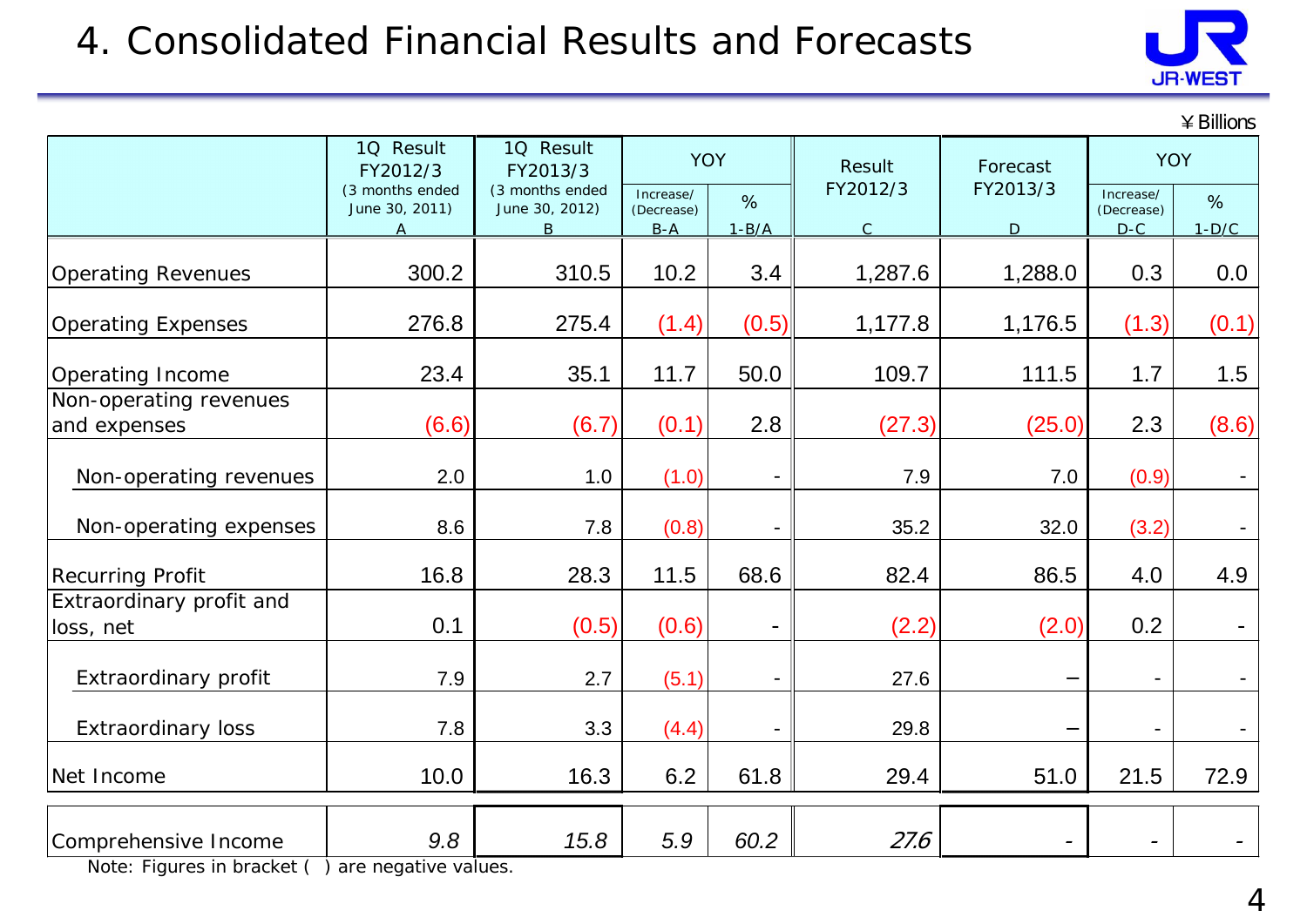

 $\angle$  Billions

|                                          | 1Q Result<br>FY2012/3             | 1Q Result<br>FY2013/3             | <b>YOY</b>              |         | Result<br>Forecast |          | <b>YOY</b>              |                |
|------------------------------------------|-----------------------------------|-----------------------------------|-------------------------|---------|--------------------|----------|-------------------------|----------------|
|                                          | (3 months ended<br>June 30, 2011) | (3 months ended<br>June 30, 2012) | Increase/<br>(Decrease) | %       | FY2012/3           | FY2013/3 | Increase/<br>(Decrease) | %              |
|                                          | Α                                 | B                                 | $B-A$                   | $1-B/A$ | $\mathsf{C}$       | D        | $D-C$                   | $1-D/C$        |
| Operating Revenues <sup>*1</sup>         | 300.2                             | 310.5                             | 10.2                    | 3.4     | 1,287.6            | 1,288.0  | 0.3                     | 0.0            |
| Transportation                           | 198.2                             | 207.0                             | 8.8                     | 4.5     | 839.0              | 839.4    | 0.3                     | 0.0            |
| Sales of goods and food services         | 54.9                              | 56.1                              | 1.1                     | 2.0     | 233.5              | 235.8    | 2.2                     | 1.0            |
| Sales of goods and food services         | 31.9                              | 32.5                              | 0.5                     | 1.6     | 133.4              | 133.7    | 0.2                     | 0.2            |
| Department Stores                        | 21.8                              | 22.3                              | 0.5                     | 2.5     | 94.9               | 97.6     | 2.6                     | 2.8            |
| Real estate                              | 19.6                              | 20.5                              | 0.9                     | 4.7     | 93.5               | 89.5     | (4.0)                   | (4.4)          |
| Shopping center                          | 12.7                              | 13.4                              | 0.6                     | 5.3     | 54.3               | 54.3     | (0.0)                   | (0.1)          |
|                                          | 6.5                               | 6.7                               | 0.2                     | 3.8     | 37.6               | 33.7     | (3.9)                   | (10.5)         |
| Real estate lease and sale* <sup>3</sup> |                                   |                                   |                         |         | 10.7               | 6.5      |                         |                |
| Other businesses                         | 27.4                              | 26.7                              | (0.6)                   | (2.5)   | 121.4              | 123.3    | 1.8                     | 1.5            |
| Hotel                                    | 7.5                               | 8.1                               | 0.5                     | 7.6     | 32.1               | 32.9     | 0.7                     | 2.4            |
| Nippon Travel Agency                     | 7.6                               | 8.0                               | 0.3                     | 4.9     | 37.2               | 38.8     | 1.5                     | 4.2            |
| Operating Income* <sup>2</sup>           | 23.4                              | 35.1                              | 11.7                    | 50.0    | 109.7              | 111.5    | 1.7                     | 1.5            |
| Transportation                           | 21.6                              | 28.0                              | 6.3                     | 29.2    | 76.7               | 78.0     | 1.2                     | 1.6            |
| Sales of goods and food services         | (1.7)                             | (0.2)                             | 1.5                     |         | (2.9)              | (2.4)    | 0.5                     |                |
| Sales of goods and food services         | 0.6                               | 1.0                               | 0.4                     | 66.7    | 3.1                |          | $\blacksquare$          | $\blacksquare$ |
| Department stores                        | (2.4)                             | (1.3)                             | 1.1                     |         | (6.3)              |          |                         |                |
| Real estate                              | 4.2                               | 6.6                               | 2.4                     | 58.4    | 25.9               | 26.0     | 0.0                     | 0.0            |
| Shopping center                          | 1.6                               | 2.3                               | 0.6                     | 40.6    | 8.2                |          | $\blacksquare$          |                |
| Real estate lease and sale               | 0.9                               | 1.6                               | 0.6                     | 73.0    | 6.3                |          |                         |                |
| Other businesses                         | (0.4)                             | 0.1                               | 0.5                     |         | 10.3               | 10.2     | (0.1)                   | (1.7)          |
| Hotel                                    | 0.1                               | 0.4                               | 0.3                     | 247.0   | 1.6                |          |                         |                |
| Nippon Travel Agency                     | (1.4)                             | (0.9)                             | 0.5                     |         | 0.3                |          |                         |                |

Note: Figures in bracket ( ) are negative values.

 $*$ <sup>1</sup> Operating revenues are the revenues from third parties ( = customers).

The breakdowns of operating revenues by each segment are the sums of revenues of major subsidiaries.

\*<sup>2</sup> The breakdowns of operating income by each segment are the sums of incomes of major subsidiaries before eliminating internal transactions.

\*3 Figures in bracket are the sales of condominiums. (Included in Real estate lease and sale)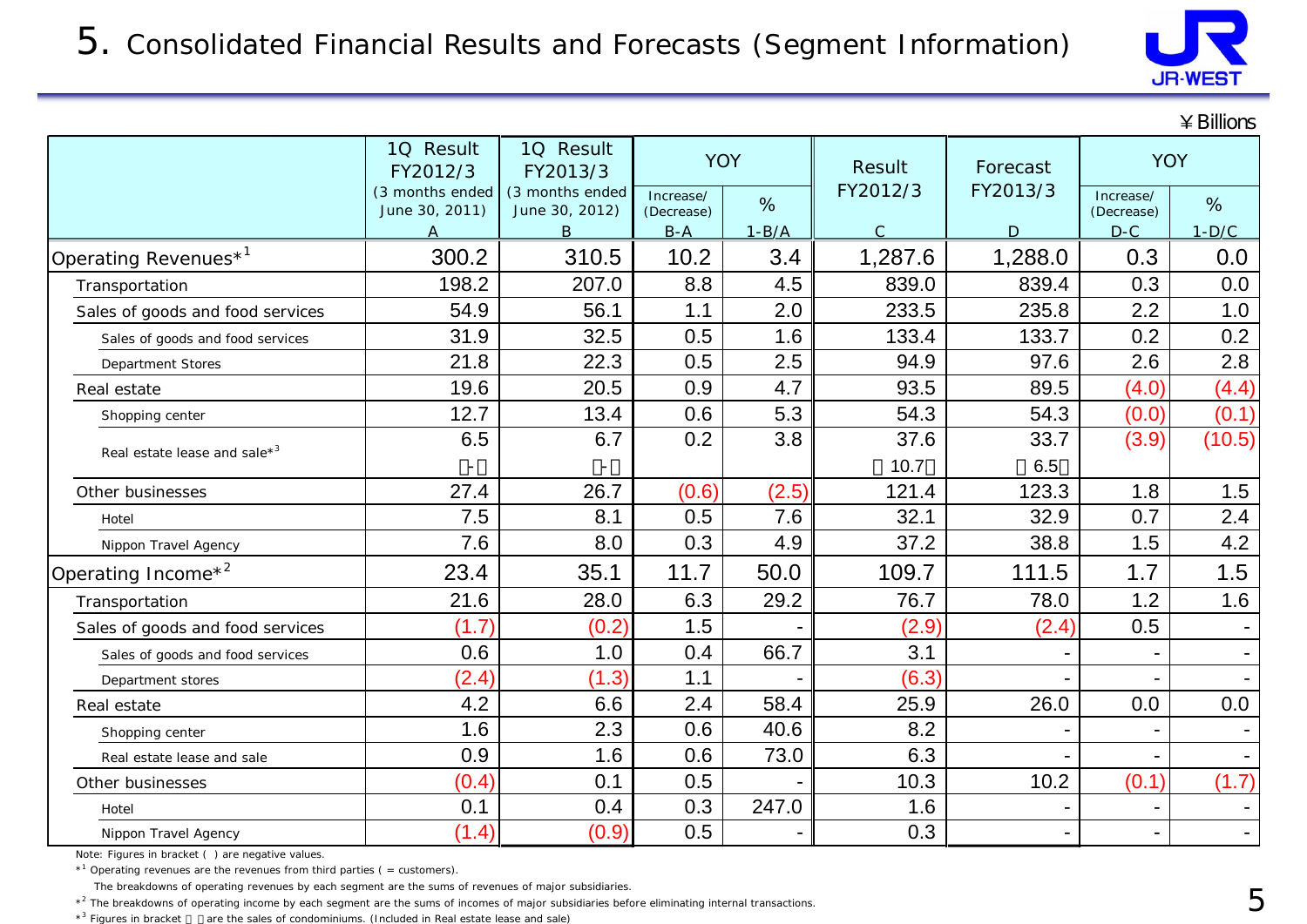#### 6. Consolidated Financial Situation



|                                                            |                         |                        | ¥Billions                                    |
|------------------------------------------------------------|-------------------------|------------------------|----------------------------------------------|
|                                                            | As of March 31,<br>2012 | As of June 30,<br>2012 | <b>Difference</b><br>increase/<br>(decrease) |
|                                                            | $\mathsf{A}$            | B                      | $B-A$                                        |
| Assets                                                     | 2,642.9                 | 2,600.8                | (42.1)                                       |
| Liabilities                                                | 1,909.4                 | 1,861.1                | (48.2)                                       |
| Net assets                                                 | 733.5                   | 739.6                  | 6.0                                          |
| Balance of Long-term Debt and<br>Payables at the end of FY | 1,068.8                 | 1,066.3                | (2.4)                                        |
| Average interest rate %                                    | 2.86                    | 2.86                   |                                              |
| Shinkansen Purchase Liability                              | 284.5                   | 284.5                  |                                              |
| Average interest rate %                                    | 5.56                    | 5.57                   | 0.01                                         |
| <b>Bonds</b>                                               | 454.9                   | 454.9                  | 0.0                                          |
| Average interest rate %                                    | 2.07                    | 2.07                   |                                              |
| Equity ratio $(\%)$                                        | 26.6                    | 27.3                   | 0.7                                          |
| Net assets per share $(\yen)$                              | 3,632.41                | 3,666.37               | 33.96                                        |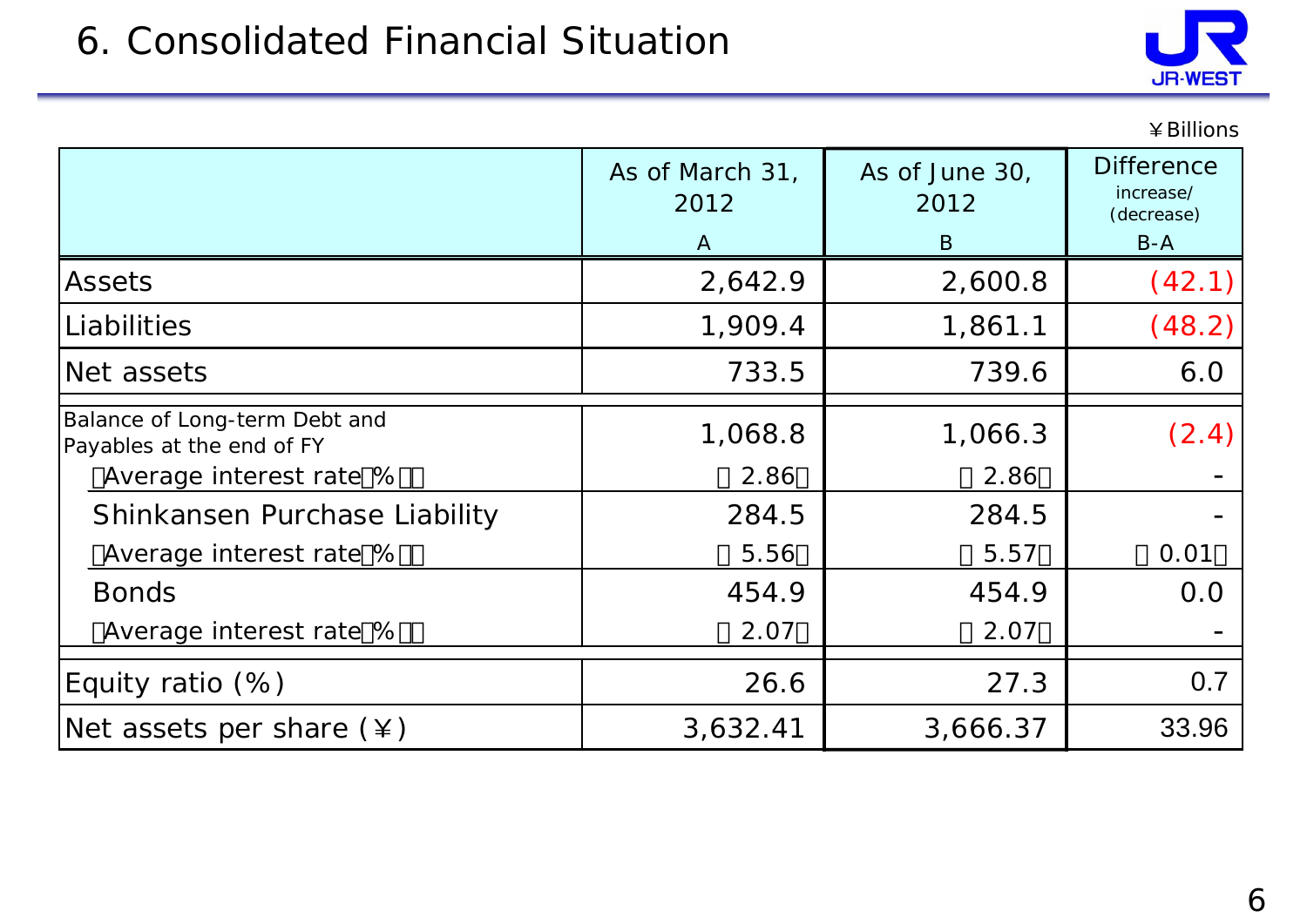

Persons, Billions

|                                                     | 1Q Result<br>FY2012/3<br>(3 months ended<br>June 30, 2011) | 10 Result<br>FY2013/3<br>(3 months ended<br>June 30, 2012) | Result<br>FY2012/3 | Forecast<br>FY2013/3 |
|-----------------------------------------------------|------------------------------------------------------------|------------------------------------------------------------|--------------------|----------------------|
| ROA (%, Consolidated)                               | 0.9                                                        | 1.3                                                        | 4.1                | 4.2                  |
| ROE (%, Consolidated)                               | 1.4                                                        | 2.3                                                        | 4.2                | 7.1                  |
| EBITDA Consolidated *1                              | 63.6                                                       | 74.1                                                       | 279.1              | 274.5                |
| Depreciation (Consolidated)                         | 40.2                                                       | 39.0                                                       | 169.3              | 163.0                |
| Capital Expenditure<br>(Consolidated, own fund)     | 56.8                                                       | 20.7                                                       | 195.4              | 157.0                |
| Capital Expenditure<br>(Non-consolidated, own fund) | 31.7                                                       | 17.3                                                       | 150.8              | 127.0                |
| Safety related capital expenditure                  | 17.8                                                       | 7.6                                                        | 97.7               | 69.0                 |
| Dividends per share $(*)$                           |                                                            | $\overline{\phantom{0}}$                                   | 90                 | 100                  |

\*1 EBITDA = Operating Income Depreciation

Consolidated Non-Consolidated Consolidated Non-Consolidated Consolidated Non-Consolidated Consolidated Non-Consolidated 46,616 | 27,393 | 46,241 | 27,332 || 45,402 | 26,778 |  $(8.0)$   $(7.6)$   $(7.5)$   $(7.1)$   $(32.4)$   $(31.2)$   $(30.2)$   $(29.0)$ 0.1 0.5 0.1 0.5 0.4 1.4 0.4 1.3 8.2 | 8.1 | 7.7 | 7.7 | 32.9 | 32.6 | 30.7 | 30.4 1Q Result FY2013/3 (3 months ended June 30, 2012) Forecast FY2013/3 No. of employees at the end of period Interest expenses 1Q Result FY2012/3 (3 months ended June 30, 2011) Result FY2012/3 Financial Expenses, net Interest and dividend income